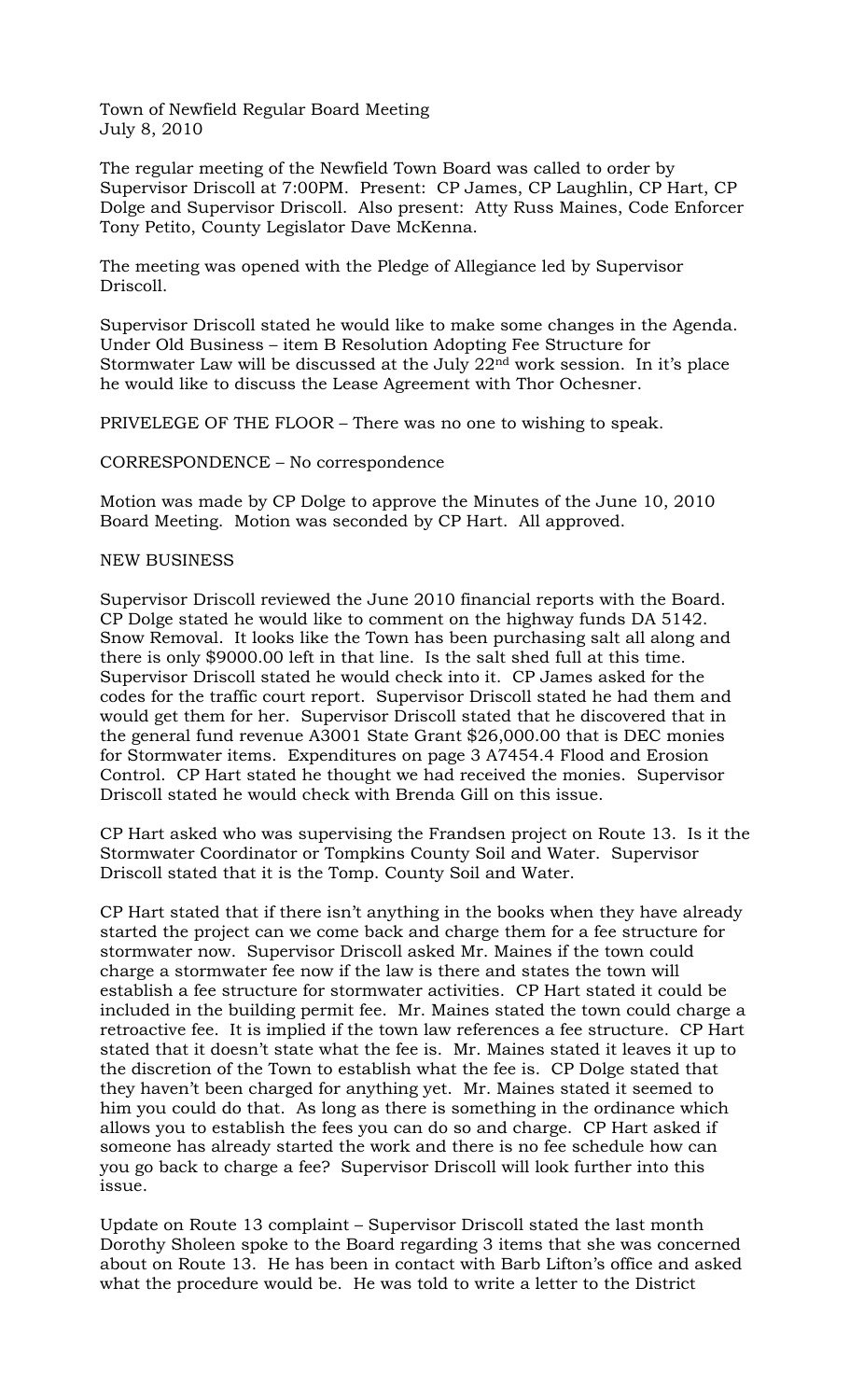Town of Newfield Regular Board Meeting July 8, 2010 Page: 2

Director of DOT report the complaint made and request a traffic study investigation by DOT. CP Hart stated that this issue was kind of a catch 22. If they widen the road to make a turning lane the residents could loose 25 ft. of their front yard. The Board agreed that Supervisor Driscoll should investigate this and write a letter to DOT when he has more info.

## OLD BUSINESS

Supervisor Driscoll stated that the lease was signed this week with Thor Oeschner and they discovered the duration of the Contract that was signed ended June 30th. He said that it was problematic because the winter wheat would would not be available until July. A request is being made to amend the contract to a year to year and would be renewed on a 90 days notice prior expiration by either the Town or Mr. Oeschner. CP Hart stated that the town should decide what they are going to do with the land. They should consider either turning it into a park or sell the land depending on what the residents of the town desire.

CP James made a motion that the contract lease should be amended to extend the first year agreement to 9/30. Motion was seconded by CP Hart. All approved.

CP Hart stated that if the town is going to lease the land next year the Board should check the value of the land before it was taken off the tax roll.

Supervisor Driscoll stated that in the Board packets he had given them the hard copies of emails for the Delta Engineers. He also provided a hard copy of the Professional Engineering Services for the Establishment and Implementation of Road Use Agreement Services that Delta submitted to the Town. Dryden and Danby have adopted this agreement and it is being discussed by the Towns of Caroline, Enfield and Trumansburg. CP Dolge asked if the other towns were happy with the work that Delta did for them. CP Dolge will contact the towns in Sullivan County and see if there are any issues the Town should be aware of.

Motion was made by CP Laughlin to approve the payments of the July bills. Motion was seconded by CP Hart. All approved.

| General fund totaling        | \$15,741.03 |
|------------------------------|-------------|
| Highway fund totaling        | \$65,325.45 |
| Sewer District fund totaling | \$365.45    |
| Water District 1 totaling    | \$1,852.89  |
| Water District 2 totaling    | \$1,737.91  |
| Recreation fund totaling     | \$1,717.70  |
| Fire Protection totaling     | \$83,062.50 |
| Street Lighting totaling     | \$1,178.92  |

## REPORTS

Supervisor – Supervisor Driscoll stated he wanted to create a Finance Committee to help keep the finances on track and going through the 2011 budget process. CP James and CP Laughlin had agreed to serve on this committee.

Supervisor Driscoll gave a short update on the bridge. CP Dolge asked if this item could be placed on the Agenda to be reviewed each month. Supervisor Driscoll said he could that.